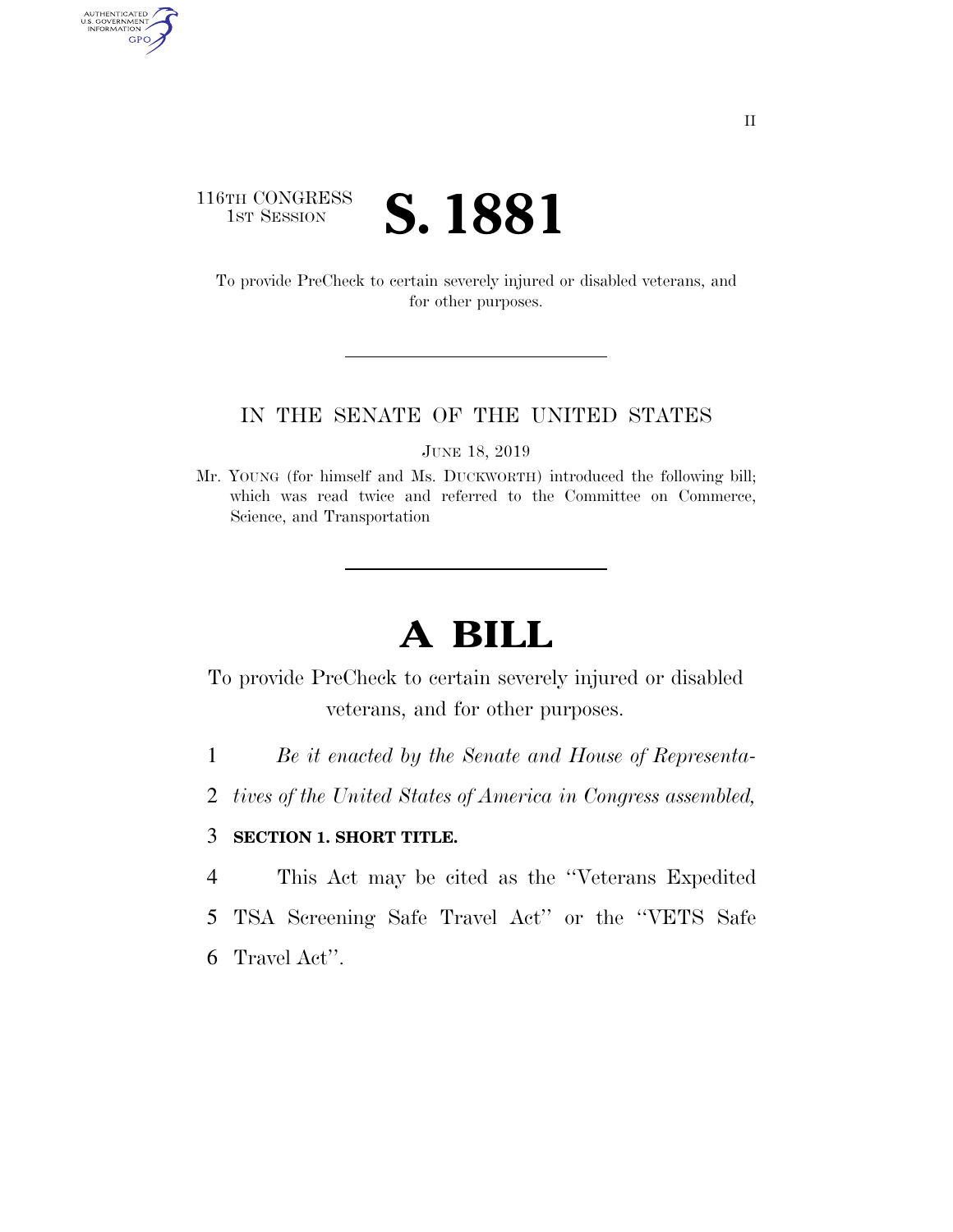## **SEC. 2. AVAILABILITY OF PRECHECK PROGRAM TO CER- TAIN SEVERELY INJURED OR DISABLED VET-ERANS.**

 (a) IN GENERAL.—Section 44927 of title 49, United States Code, is amended by adding at the end the fol-lowing:

 ''(g) AVAILABILITY OF PRECHECK PROGRAM TO CERTAIN SEVERELY INJURED OR DISABLED VET-ERANS.—

10 "(1) IN GENERAL.—A veteran described in paragraph (2) is eligible for security screening under the PreCheck Program under section 44919 at no cost to the veteran if the veteran is able to meet the background check and other security requirements for participation in the program.

 ''(2) VETERANS DESCRIBED.—A veteran de- scribed in this paragraph is a veteran determined by 18 the Secretary of Veterans Affairs—

19  $((A)(i)$  to have had a loss, or loss of use, of a limb;

21 ''(ii) to have become paralyzed or partially paralyzed; or

23 ""(iii) to have incurred permanent blind-ness; and

 ''(B) as a result of that loss, paralyzation or partial paralyzation, or blindness, to require